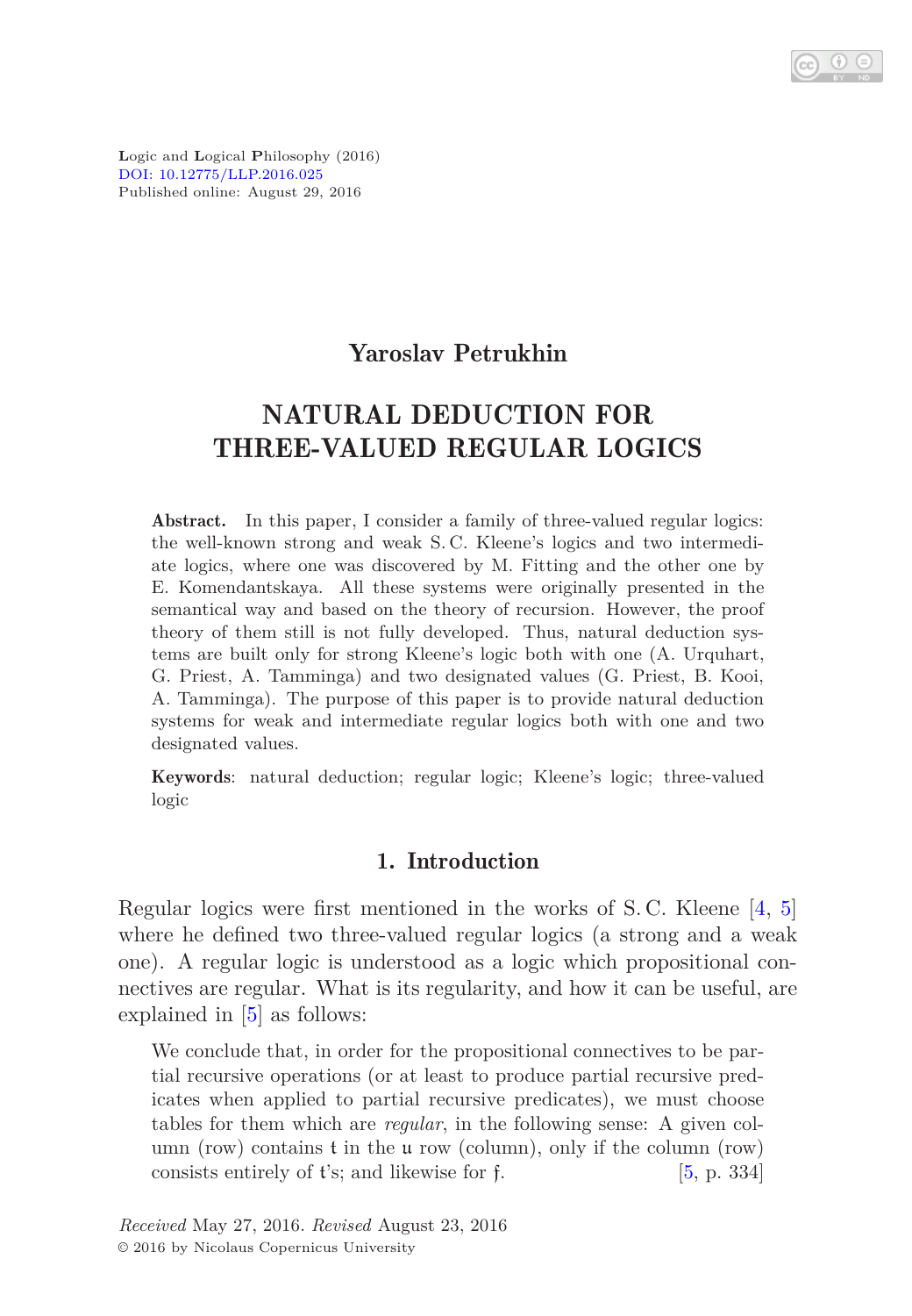The values t and f are understood in a usual way, i.e., as "truth" and "falsehood", value u is understood as "not defined". For t, u, and f we will use 1,  $\frac{1}{2}$ , and 0, respectively.

Let At and Form be, respectively, the set of all propositional variables and the set of all formulas of the propositional language in language that is built with propositional variables and the propositional connectives: ¬, ∨, and ∧. All logics we will build in the set Form. Let us denote a truth-table  $f$  for a connective  $c$  by  $f_c$ .

In the three-valued case, there are only four regular conjunctions and disjunctions (see  $[6]$  for details).<sup>[1](#page-1-0)</sup> Depending on the choice of the number of designated values each collection of connectives yields two different regular logics.

First, we have two logics  $\mathbf{K}_3$  and  $\mathbf{K}_3^2$ , respectively, for the matrixes  $\langle \{1, \frac{1}{2}, 0\}, f_{\neg}, f_{\vee}, f_{\wedge}, \{1\} \rangle$  and  $\langle \{1, \frac{1}{2}, 0\}, f_{\neg}, f_{\vee}, f_{\wedge}, \{1, \frac{1}{2}\} \rangle$ , where

|  |                    |  |  |               |               | $\frac{1}{2}$                                |  |
|--|--------------------|--|--|---------------|---------------|----------------------------------------------|--|
|  |                    |  |  |               |               | $\frac{1}{2}$                                |  |
|  | $^{\prime\prime}2$ |  |  | $\frac{1}{2}$ | $\frac{1}{2}$ | $\frac{1}{2}$ 0                              |  |
|  |                    |  |  |               |               | $\begin{matrix} 0 & 0 \\ 0 & 0 \end{matrix}$ |  |

Second, we have two logics  $\mathbf{K}_3^{\mathbf{w}}$  and  $\mathbf{K}_3^{\mathbf{w}2}$ , respectively, for the matrixes  $\langle \{1, \frac{1}{2}, 0\}, f_{\neg}, f_{\vee}, f_{\wedge}, \{1\} \rangle$  and  $\langle \{1, \frac{1}{2}, 0\}, f_{\neg}, f_{\vee}, f_{\wedge}, \{1, \frac{1}{2}\} \rangle$ , where  $f_{\neg}$  is the same as for  $\mathbf{K}_3$  and

|               |          | je            |               |               |               | $\sqrt{2}$    |               |
|---------------|----------|---------------|---------------|---------------|---------------|---------------|---------------|
|               |          | ′2            |               |               |               | $\frac{1}{2}$ |               |
| $\frac{1}{2}$ | $^{1/2}$ | $\frac{1}{2}$ | $\frac{1}{2}$ | $\frac{1}{2}$ | $\frac{1}{2}$ | $\frac{1}{2}$ | $\frac{1}{2}$ |
|               |          | '2            |               |               |               | ½             |               |

The logics **K<sup>3</sup>** and **K<sup>w</sup> <sup>3</sup>** are called *strong Kleene's logic* and *weak Kleene's logic*, respectively. They were introduced by Kleene in [\[4\]](#page-8-0) in 1938 (see also [\[5\]](#page-8-1)). However,  $\mathbf{K}_3$  appeared in [\[8\]](#page-9-0) as a fragment of Łukasiewicz's logic **Ł<sup>3</sup>** (1920), and **K<sup>w</sup> <sup>3</sup>** appeared in [\[1\]](#page-8-3) as a fragment of Bochvar's logic  $\mathbf{B}_3$  (1938) independently by [\[4\]](#page-8-0). Note that  $\mathbf{K}_3^2$  is also known as **LP** (*Logic of Paradox*) and was carefully studied by Priest [\[11\]](#page-9-1).

A natural deduction system for **K<sup>3</sup>** was first created by Urquhart [\[14\]](#page-9-2); later Priest [\[11\]](#page-9-1) and Tamminga [\[12\]](#page-9-3) independently obtained the same result. A natural deduction system for  $K_3^2$  was created by Priest [\[11\]](#page-9-1) and later it was independently provided by Kooi and Tamminga [\[7\]](#page-9-4).

<span id="page-1-0"></span><sup>&</sup>lt;sup>1</sup> Four-valued regular logics are described in  $[13]$ .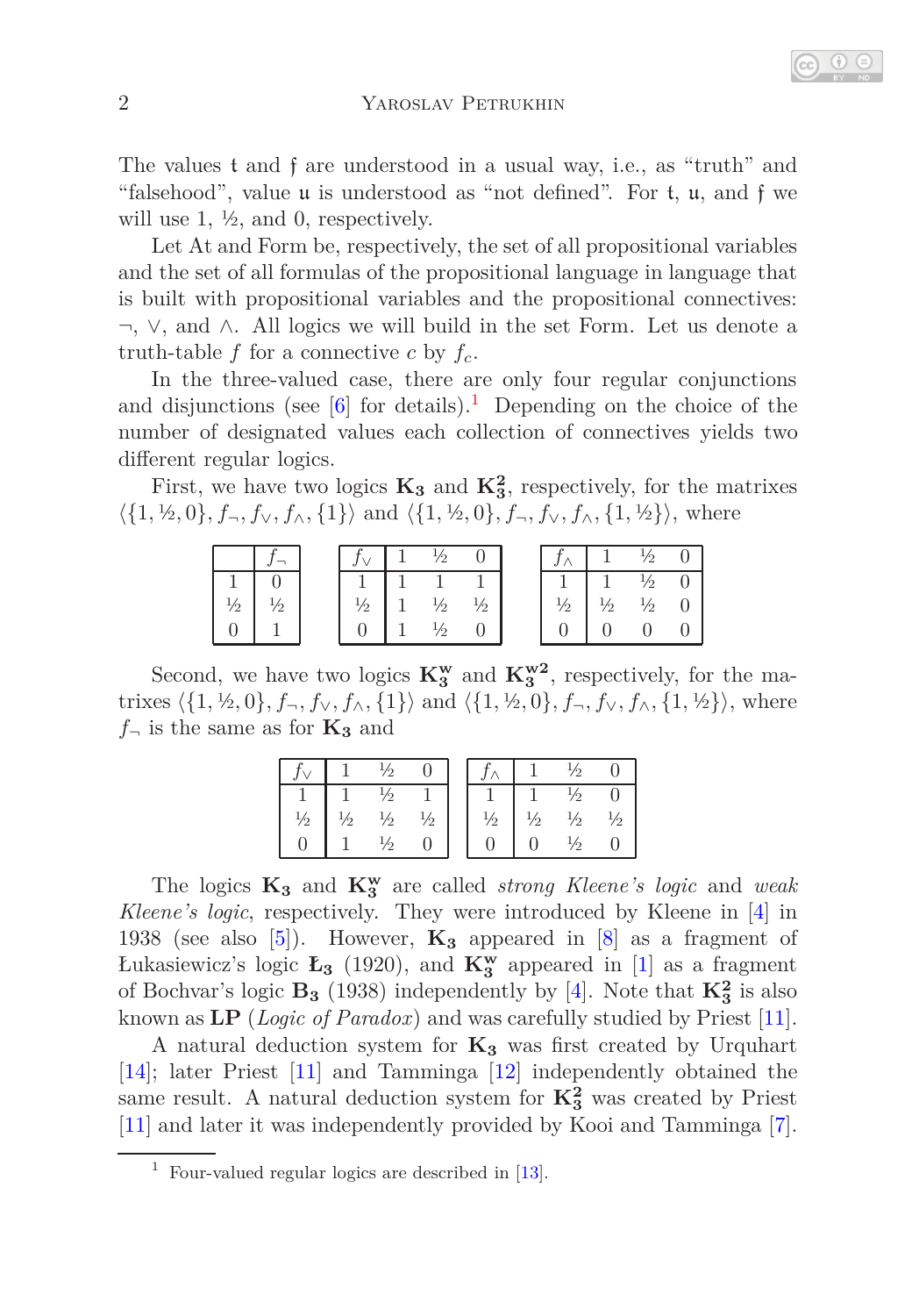Thirdly, we have two logics  $\mathbf{K}_{3}^{\rightarrow}$  and  $\mathbf{K}_{3}^{\rightarrow}$ <sup>2</sup>, respectively, for the matrixes  $\langle \{1, \frac{1}{2}, 0\}, f_{\neg}, f_{\vee}, f_{\wedge}, \{1\} \rangle$  and  $\langle \{1, \frac{1}{2}, 0\}, f_{\neg}, f_{\vee}, f_{\wedge}, \{1, \frac{1}{2}\} \rangle$ , where  $f_{\neg}$  is the same as for  $\mathbf{K}_3$  and

|               |               | $\frac{1}{2}$                  |          |               |               | $\frac{1}{2}$                       |  |
|---------------|---------------|--------------------------------|----------|---------------|---------------|-------------------------------------|--|
|               |               |                                |          |               |               |                                     |  |
| $\frac{1}{2}$ | $\frac{1}{2}$ | $\frac{1}{2}$<br>$\frac{1}{2}$ | $^{1/2}$ | $\frac{1}{2}$ | $\frac{1}{2}$ | $\frac{1}{2}$<br>$\frac{1}{2}$<br>0 |  |
|               |               |                                |          |               |               |                                     |  |

Fourthly, we have two logics  $\mathbf{K}_{3}^{\leftarrow}$  and  $\mathbf{K}_{3}^{\leftarrow}$ <sup>2</sup>, respectively, for the matrixes  $\langle \{1, \frac{1}{2}, 0\}, f_{\neg}, f_{\vee}, f_{\wedge}, \{1\} \rangle$  and  $\langle \{1, \frac{1}{2}, 0\}, f_{\neg}, f_{\vee}, f_{\wedge}, \{1, \frac{1}{2}\} \rangle$ , where  $f_{\neg}$  is the same as for  $\mathbf{K_3}$  and

|                        | $\frac{1}{2}$ |               |               |               |    |  |
|------------------------|---------------|---------------|---------------|---------------|----|--|
| $\mathcal{L}^{\prime}$ | $\frac{1}{2}$ | $\frac{1}{2}$ | $\frac{1}{2}$ | $\frac{1}{2}$ | ′2 |  |
|                        | $\gamma$      |               |               |               | ĸ  |  |

 $\mathbf{K}_{3}^{\perp}$  and  $\mathbf{K}_{3}^{\perp}$  are called *intermediate logics*. The logic  $\mathbf{K}_{3}^{\perp}$  was first discovered by Fitting [\[2\]](#page-8-4). The logic **K<sup>←</sup> <sup>3</sup>** was discovered by Komendantskaya [\[6\]](#page-8-2).

### 2. Rules for natural deduction systems

We will use the following rules of inference:

$$
(EFQ)\frac{A \neg A}{B} \qquad (EM)\frac{A}{A \lor \neg A} \qquad (\neg\neg I)\frac{A}{\neg \neg A} \qquad (\neg\neg E)\frac{\neg A}{A}
$$
\n
$$
(\lor I_1)\frac{A}{A \lor B} \qquad (\lor I_2)\frac{B}{A \lor B} \qquad (\lor I_3)\frac{\neg A \land B}{A \lor B} \qquad (\lor I_4)\frac{A \land \neg B}{A \lor B} \qquad (\lor I_5)\frac{A \land B}{A \lor B}
$$
\n
$$
(\land I_1)\frac{A \quad B}{A \land B} \qquad (\land I_2)\frac{A \quad \neg A}{A \land B} \qquad (\land I_3)\frac{B \quad \neg B}{A \land B}
$$
\n
$$
(\land E_1)\frac{A \land B}{A} \qquad (\land E_2)\frac{A \land B}{B} \qquad (\land E_3)\frac{A \land B}{\neg A \lor B} \qquad (\land E_4)\frac{A \land B}{A \lor \neg B}
$$
\n
$$
(\neg \lor I_1)\frac{\neg A \land \neg B}{\neg (A \lor B)} \qquad (\neg \lor I_2)\frac{A \land \neg A}{\neg (A \lor B)} \qquad (\neg \lor I_3)\frac{B \land \neg B}{\neg (A \lor B)}
$$
\n
$$
(\neg \lor E_1)\frac{\neg (A \lor B)}{\neg A \land \neg B} \qquad (\neg \lor E_2)\frac{\neg (A \lor B)}{\neg A \lor B} \qquad (\neg \lor E_3)\frac{\neg (A \lor B)}{A \lor \neg B}
$$
\n
$$
(\neg \land I_1)\frac{\neg A \lor \neg B}{\neg (A \land B)} \qquad (\neg \land I_2)\frac{\neg A}{\neg (A \land B)} \qquad (\neg \land I_3)\frac{\neg B}{\neg (A \land B)}
$$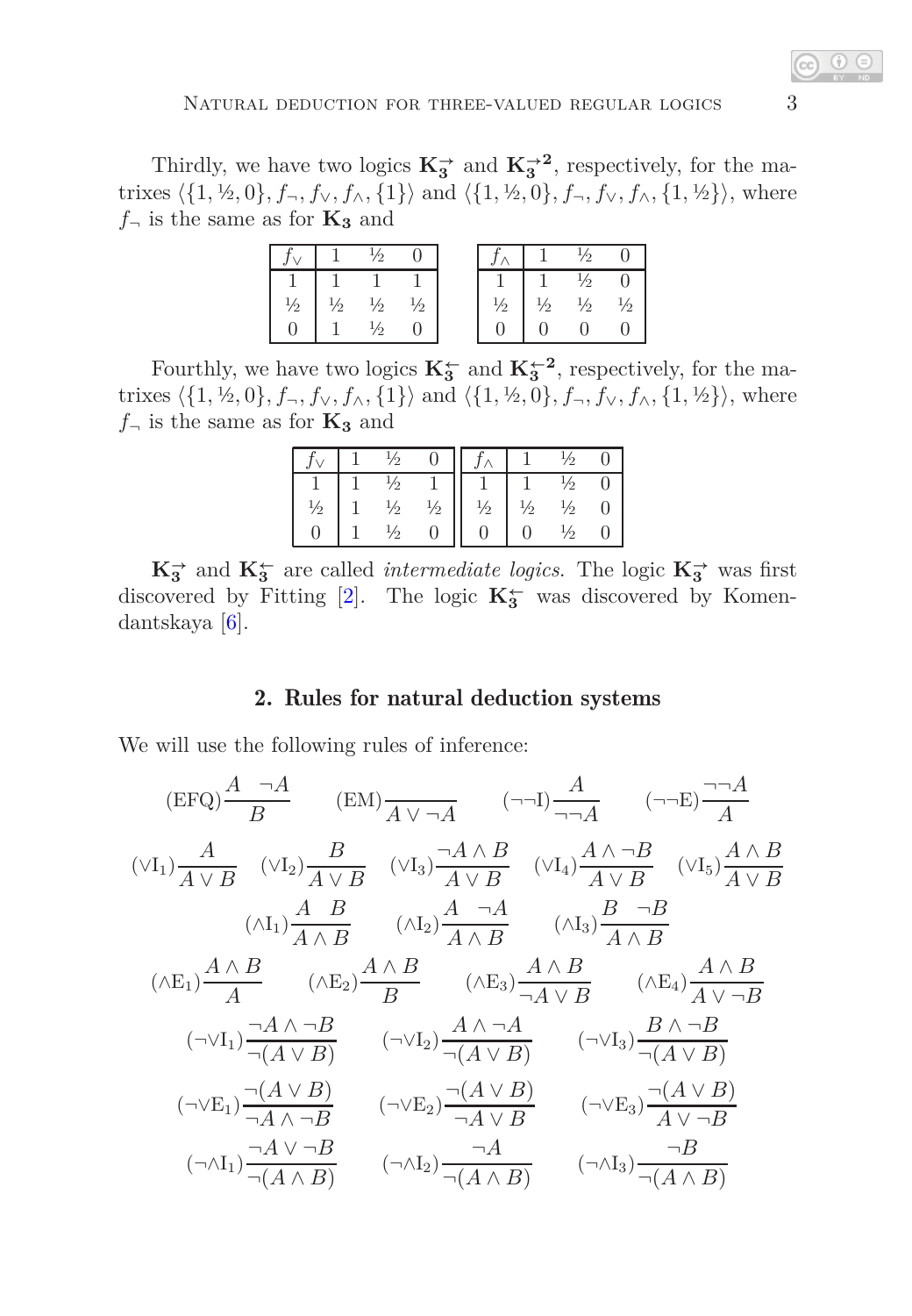$$
(\neg \land I_4) \frac{\neg A \land B}{\neg (A \land B)} \qquad (\neg \land I_5) \frac{A \land \neg B}{\neg (A \land B)} \qquad (\neg \land E) \frac{\neg (A \land B)}{\neg A \lor \neg B}
$$

Moreover, we consider the following four versions of the proof construction rule  $(\vee E)$ :

$$
\frac{[A] \begin{bmatrix} |A| & |B| \\ \hline C & C \end{bmatrix}}{(VE_2)\frac{A \vee B}{C} \begin{bmatrix} C \\ C \end{bmatrix}}
$$
\n
$$
(\vee E_2) \frac{A \vee B}{C} \begin{bmatrix} C \\ C \end{bmatrix} \begin{bmatrix} A \wedge B \\ C \end{bmatrix}
$$
\n
$$
(\vee E_3) \frac{A \vee B}{C} \begin{bmatrix} C \\ C \end{bmatrix}
$$
\n
$$
(\vee E_4) \frac{A \vee B}{C} \begin{bmatrix} A \wedge B \\ C \end{bmatrix} \begin{bmatrix} A \wedge \neg B \\ C \end{bmatrix} \begin{bmatrix} \neg A \wedge B \\ C \end{bmatrix}
$$

where  $[X]$  means that the assumption  $X$  is discharged

Note that  $\mathcal{R}_{cl} := \{ (EFQ), (EM), (\neg \neg I), (\neg \neg E), (\vee I_1), (\vee I_2), (\vee E_1),$  $(\wedge I_1), (\wedge E_1), (\wedge E_2), (\neg \vee I_1), (\neg \vee E_1), (\neg \wedge I_1), (\neg \wedge E)$  is a set of rules of a natural deduction system for classical logic. For natural deduction systems for  $\mathbf{K}_3$  and  $\mathbf{K}_3^2$  are suitable sets  $\mathcal{R}_{\text{cl}}\setminus\{(\text{EM})\}$  and  $\mathcal{R}_{\text{cl}}\setminus\{(\text{EFQ})\},$ respectively. Moreover,  $\mathcal{R}_{cl}\setminus\{ (EFQ), (EM) \}$  is a set of inference rules for **FDE** (it was proven by Priest in  $[11]$ ; for more detailed proof see  $[10]$ ).

The notion of a deduction of *A* from *Γ* in all natural deduction systems described in this paper is defined as a tree labeled with formulas.

As an example, consider the following deduction of  $(A \wedge B) \vee (A \wedge C)$ from  $A \wedge (B \vee C)$  in the mentioned systems.

$$
\frac{A \wedge (B \vee C)}{A \wedge B \vee C} \xrightarrow{\begin{array}{c} (A \vee B) \\ (A \wedge B) \vee (A \wedge C) \end{array}} \frac{A \wedge (B \vee C)}{(A \wedge B) \vee (A \wedge C)} \xrightarrow{\begin{array}{c} (A \vee C) \\ (A \wedge B) \vee (A \wedge C) \end{array}} \frac{A \wedge (B \vee C)}{(A \wedge B) \vee (A \wedge C)} \xrightarrow{\begin{array}{c} (A \vee C) \\ (A \wedge B) \vee (A \wedge C) \end{array}} \frac{A \wedge C}{(A \wedge B) \vee (A \wedge C)} \xrightarrow{\begin{array}{c} (A \vee B) \\ (V \vee E_1) \end{array}} \frac{A \wedge C}{(A \wedge B) \vee (A \wedge C)} \xrightarrow{\begin{array}{c} (A \vee B) \\ (V \vee E_1) \end{array}} \frac{A \wedge C}{(A \wedge B) \vee (A \wedge C)} \xrightarrow{\begin{array}{c} (A \vee B) \\ (V \vee E_1) \end{array}} \frac{A \wedge C}{(A \wedge B) \vee (A \wedge C)} \xrightarrow{\begin{array}{c} (A \vee B) \\ (V \vee E_1) \end{array}} \frac{A \wedge C}{(A \wedge B) \vee (A \wedge C)} \xrightarrow{\begin{array}{c} (A \vee B) \\ (V \vee E_1) \end{array}} \frac{A \wedge C}{(A \wedge B) \vee (A \wedge C)} \xrightarrow{\begin{array}{c} (A \vee B) \\ (V \vee E_1) \end{array}} \frac{A \wedge C}{(A \wedge B) \vee (A \wedge C)} \xrightarrow{\begin{array}{c} (A \vee B) \\ (V \vee E_1) \end{array}} \frac{A \wedge C}{(A \wedge B) \vee (A \wedge C)} \xrightarrow{\begin{array}{c} (A \vee B) \\ (V \vee E_1) \end{array}} \frac{A \wedge C}{(A \wedge B) \vee (A \wedge C)} \xrightarrow{\begin{array}{c} (A \vee B) \\ (V \vee E_1) \end{array}} \frac{A \wedge C}{(A \wedge B) \vee (A \wedge C)} \xrightarrow{\begin
$$

# 3. Natural deduction system for  $K_3^{\rightarrow}$

A set of rules for  $\mathbf{K}_3^{\rightarrow}$  is as follows: (EFQ),  $(\neg\neg L)$ ,  $(\neg\neg E)$ ,  $(\vee I_1)$ ,  $(\vee I_3)$ ,  $(\vee E_2), (\wedge I_1), (\wedge E_1), (\wedge E_2), (\neg \vee I_1), (\neg \vee E_1), (\neg \wedge I_2), (\neg \wedge I_5), (\neg \wedge E).$ Soundness follows by a simple routine check.

<span id="page-3-0"></span>THEOREM 3.1 (Soundness). For any  $\Gamma \subset$  Form and any  $A \in$  Form:

if 
$$
\Gamma \vdash_{\mathbf{K}_{3}^{\rightarrow}} A
$$
 then  $\Gamma \models_{\mathbf{K}_{3}^{\rightarrow}} A$ .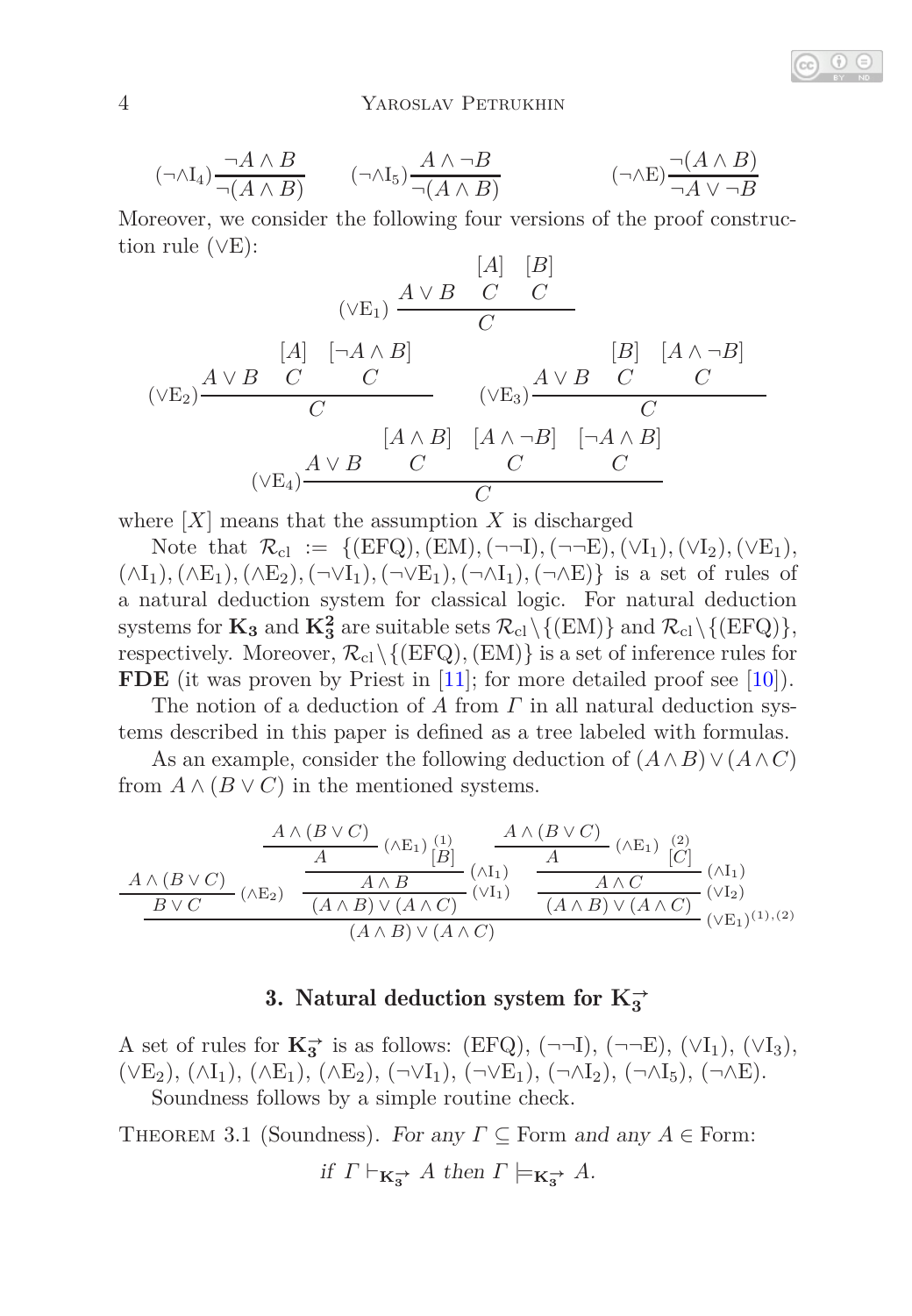For completeness proof Henkin's method is used. At that the notational conventions of [\[7,](#page-9-4) [12\]](#page-9-3) are adopted.

Definition 3.1. A set of formulas *Γ* is a *nontrivial prime theory* iff the following conditions are met:

(T1) 
$$
\Gamma \neq
$$
 Form  
\n(T2)  $\Gamma \vdash_{\mathbf{K}_{3}^{\rightarrow}} A$  iff  $A \in \Gamma$   
\n(T3) if  $A \lor B \in \Gamma$  then either  $A \in \Gamma$  or both  $\neg A \in \Gamma$  and  $B \in \Gamma$   
\n(*primeness*)  
\n(*primeness*)

DEFINITION 3.2. For all  $\Gamma \subseteq$  Form and  $A \in$  Form,  $e(A, \Gamma)$  is a canonic valuation iff the following conditions hold:

$$
e(A, \Gamma) = \begin{cases} 1 \iff A \in \Gamma \text{ and } \neg A \notin \Gamma \\ \frac{1}{2} \iff A \notin \Gamma \text{ and } \neg A \notin \Gamma \\ 0 \iff A \notin \Gamma \text{ and } \neg A \in \Gamma \\ \emptyset \iff A \in \Gamma \text{ and } \neg A \in \Gamma \end{cases}
$$

*Note.* For logics with two designated values conditions for  $\frac{1}{2}$  and  $\emptyset$  are defined in a different way:

$$
e(A, \Gamma) = \begin{cases} \frac{1}{2} & \Longleftrightarrow A \in \Gamma \text{ and } \neg A \in \Gamma; \\ \emptyset & \Longleftrightarrow A \not\in \Gamma \text{ and } \neg A \not\in \Gamma \end{cases}
$$

<span id="page-4-0"></span>LEMMA 3.1. For all  $\Gamma \subset$  Form and  $A, B \in$  Form:

1.  $e(A, \Gamma) \neq \emptyset$ , 2.  $f_{\neg}(e(A, \Gamma)) = e(\neg A, \Gamma),$ 3.  $f_{\vee}(e(A, \Gamma), e(B, \Gamma)) = e(A \vee B, \Gamma),$ 4.  $f_{\wedge}(e(A, \Gamma), e(B, \Gamma)) = e(A \wedge B, \Gamma).$ 

PROOF. Ad 1. Suppose  $e(A, \Gamma) = \emptyset$ . Then  $A \in \Gamma$ ,  $\neg A \in \Gamma$ . By the rule (EFQ),  $B \in \Gamma$ , that is  $\Gamma =$  Form. This contradicts to ( $\Gamma$ 1). Therefore,  $e(A, \Gamma) \neq \emptyset$ .

*Ad* 2. If  $e(A, \Gamma) = 1$  then  $A \in \Gamma$ ,  $\neg A \notin \Gamma$ . By the rule ( $\neg \neg I$ ),  $\neg\neg A \in \Gamma$ . Hence,  $e(\neg A, \Gamma) = 0 = f_{\neg}(1) = f_{\neg}(e(A, \Gamma))$ .

If  $e(A, \Gamma) = \frac{1}{2}$  then  $A \notin \Gamma$ ,  $\neg A \notin \Gamma$ . Suppose  $\neg \neg A \in \Gamma$ . By the rule  $(\neg\neg E)$ ,  $A \in \Gamma$ . Contradiction. Consequently,  $\neg\neg A \notin \Gamma$ . Hence  $e(\neg A, \Gamma) = \frac{1}{2} = f_{\neg}(\frac{1}{2}) = f_{\neg}(e(A, \Gamma)).$ 

If  $e(A, \Gamma) = 0$  then  $A \notin \Gamma$ ,  $\neg A \in \Gamma$ . Suppose  $\neg \neg A \in \Gamma$ . By the rule ( $\neg\neg E$ ),  $A \in \Gamma$ . Contradiction. Consequently,  $\neg\neg A \notin \Gamma$ . Hence  $e(\neg A, \Gamma) = 1 = f_{\neg}(0) = f_{\neg}(e(A, \Gamma)).$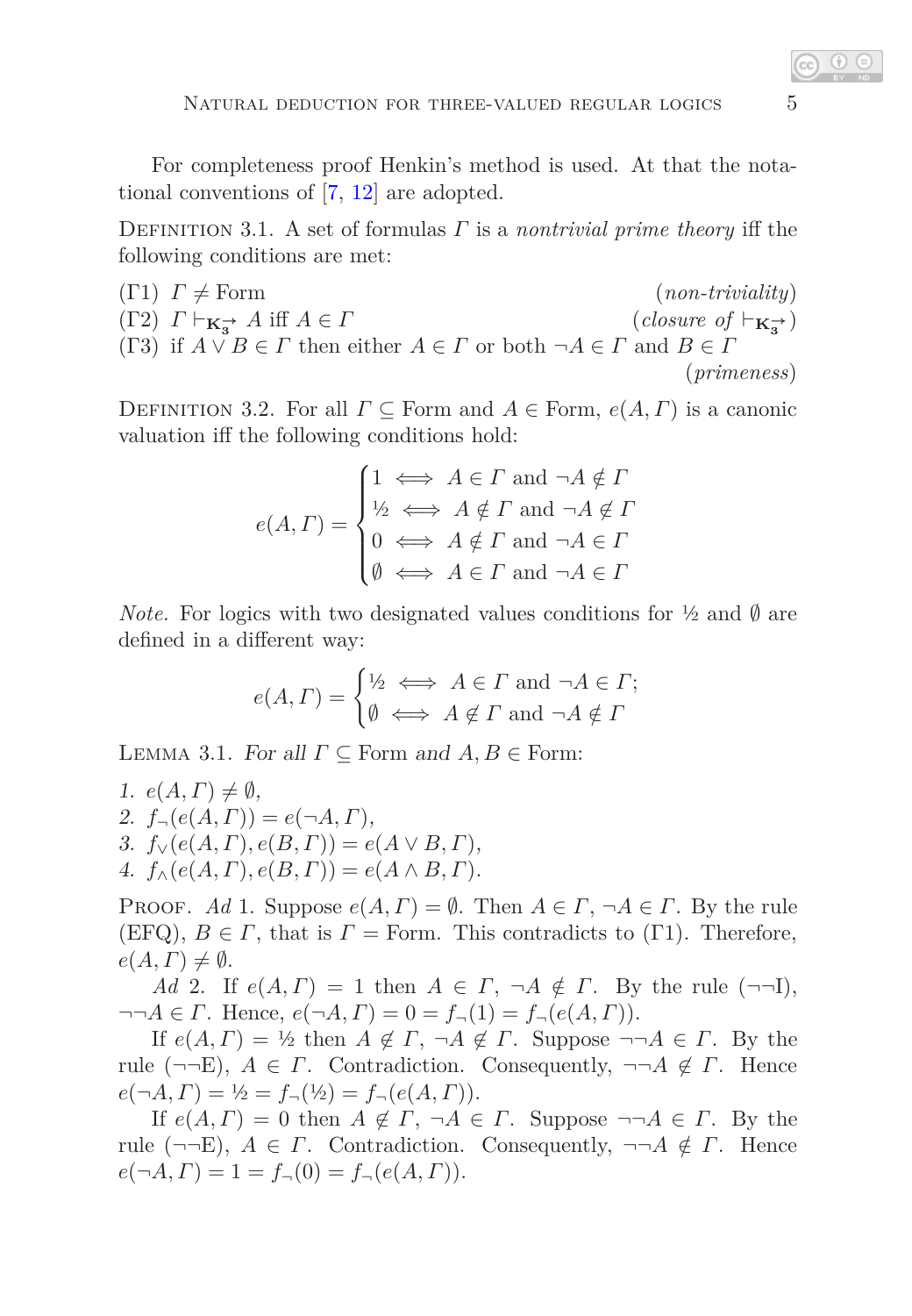*Ad* 3. If  $e(A, \Gamma) = 1$  and  $e(B, \Gamma) = 1$ , then  $A \in \Gamma$ ,  $\neg A \notin \Gamma$ ,  $B \in \Gamma$ ,  $\neg B \notin \Gamma$ . By the rule  $(\forall I_1)$ ,  $A \lor B \in \Gamma$ . Let  $\neg (A \lor B) \in \Gamma$ . By the rule  $(\neg \vee E_1)$ ,  $\neg A \wedge \neg B \in \Gamma$ . Applying the rules  $(\wedge E_1)$  and  $(\wedge E_2)$ , get  $\neg A \in \Gamma$ and  $\neg B \in \Gamma$ . Contradiction. Hence  $\neg (A \lor B) \notin \Gamma$ . Consequently,  $e(A \vee B, \Gamma) = 1 = f_{\vee}(1, 1) = f_{\vee}(e(A, \Gamma), e(B, \Gamma)).$ 

If  $e(A, \Gamma) = \frac{1}{2}$  and  $e(B, \Gamma) = 1$ , then  $A \notin \Gamma$ ,  $\neg A \notin \Gamma$ ,  $B \in \Gamma$ ,  $\neg B \notin \Gamma$ *Γ*. Let  $A \lor B \in \Gamma$ . By (Γ3), either  $A \in \Gamma$  or both  $\neg A \in \Gamma$  and  $B \in \Gamma$ . Since  $A \notin \Gamma$ , so  $\neg A \in \Gamma$  and  $B \in \Gamma$ . But then  $\neg A \in \Gamma$ . Contradiction.  $A \vee B \notin \Gamma$ . Let  $\neg(A \vee B) \in \Gamma$ . Applying the rules ( $\neg \vee E_1$ ), ( $\wedge E_1$ ), and  $(\wedge E_2)$ , get  $\neg A \in \Gamma$ ,  $\neg B \in \Gamma$ . Contradiction. Hence  $\neg (A \vee B) \notin \Gamma$ . Consequently,  $e(A \vee B, \Gamma) = \frac{1}{2} = f_{\vee}(\frac{1}{2}, 1) = f_{\vee}(e(A, \Gamma), e(B, \Gamma)).$ 

If  $e(A, \Gamma) = 0$  and  $e(B, \Gamma) = 1$ , then  $A \notin \Gamma$ ,  $\neg A \in \Gamma$ ,  $B \in \Gamma$ ,  $\neg B \notin \Gamma$ . Applying the rules  $(\land I_1)$  and  $(\lor I_3)$ , get  $A \lor B \in \Gamma$ . Let  $\neg(A \lor B) \in \Gamma$ . Applying the rules  $(\neg \lor E_1)$  and  $(\land E_2)$ , get  $\neg B \in \Gamma$ . Contradiction. Hence  $\neg(A \lor B) \notin \Gamma$ . Consequently,  $e(A \lor B, \Gamma) = 1$  $f_{\vee}(0,1) = f_{\vee}(e(A, \Gamma), e(B, \Gamma)).$ 

The other cases are proved similarly.

*Ad* 4. If  $e(A, \Gamma) = 1$  and  $e(B, \Gamma) = 1$ , then  $A \in \Gamma$ ,  $\neg A \notin \Gamma$ ,  $B \in \Gamma$ ,  $\neg B \notin \Gamma$ . By the rule  $(\land I_1)$ ,  $A \land B \in \Gamma$ . Let  $\neg (A \land B) \in \Gamma$ . By the rule  $(\neg \land E)$ ,  $\neg A \lor \neg B \in \Gamma$ . By (Γ3), either  $\neg A \in \Gamma$  or both  $\neg\neg A \in \Gamma$  and  $\neg B \in \Gamma$ . Since  $\neg A \notin \Gamma$ , so  $\neg\neg A \in \Gamma$  and  $\neg B \in \Gamma$ . But then  $\neg B \in \Gamma$ . Contradiction. Hence  $\neg (A \land B) \notin \Gamma$ . Therefore,  $e(A \wedge B, \Gamma) = 1 = f_{\wedge}(1, 1) = f_{\wedge}(e(A, \Gamma), e(B, \Gamma)).$ 

If  $e(A, \Gamma) = 1$  and  $e(B, \Gamma) = 0$ , then  $A \in \Gamma$ ,  $\neg A \notin \Gamma$ ,  $B \notin \Gamma$ ,  $\neg B \in \Gamma$ . Let  $A \wedge B \in \Gamma$ . By the rule  $(\wedge E_2)$ ,  $B \in \Gamma$ . Contradiction.  $A \wedge B \notin \Gamma$ . Applying the rules  $(\wedge I_1)$  and  $(\neg \wedge I_5)$ , get  $\neg(A \wedge B) \in \Gamma$ . Therefore,  $e(A \wedge B, \Gamma) = 0 = f_{\wedge}(1,0) = f_{\wedge}(e(A, \Gamma), e(B, \Gamma)).$ 

If  $e(A, \Gamma) = 0$  and  $e(B, \Gamma) = \frac{1}{2}$ , then  $A \notin \Gamma$ ,  $\neg A \in \Gamma$ ,  $B \notin \Gamma$ ,  $\neg B \notin \Gamma$ . Let  $A \wedge B \in \Gamma$ . By the rule  $(\wedge E_1)$ ,  $A \in \Gamma$ . Contradiction.  $A \wedge B \notin \Gamma$ . By the rule  $(\neg \wedge I_2)$ ,  $\neg(A \wedge B) \in \Gamma$ . Therefore,  $e(A \wedge B, \Gamma) =$  $0 = f_{\wedge}(0, \frac{1}{2}) = f_{\wedge}(e(A, \Gamma), e(B, \Gamma)).$ 

The other cases are proved similarly.

<span id="page-5-1"></span>By a structural induction on formulas, using Lemma [3.1](#page-4-0) we obtain:

 $\Box$ 

<span id="page-5-0"></span>Lemma 3.2. Let *Γ* be any nontrivial prime theory and *v<sup>Γ</sup>* be an arbitrary valuation such that  $v_{\Gamma}(p) = e(p, \Gamma)$ , for any  $p \in$  At. Then for any  $A \in Form$  we have  $v_{\Gamma}(A) = e(A, \Gamma)$ .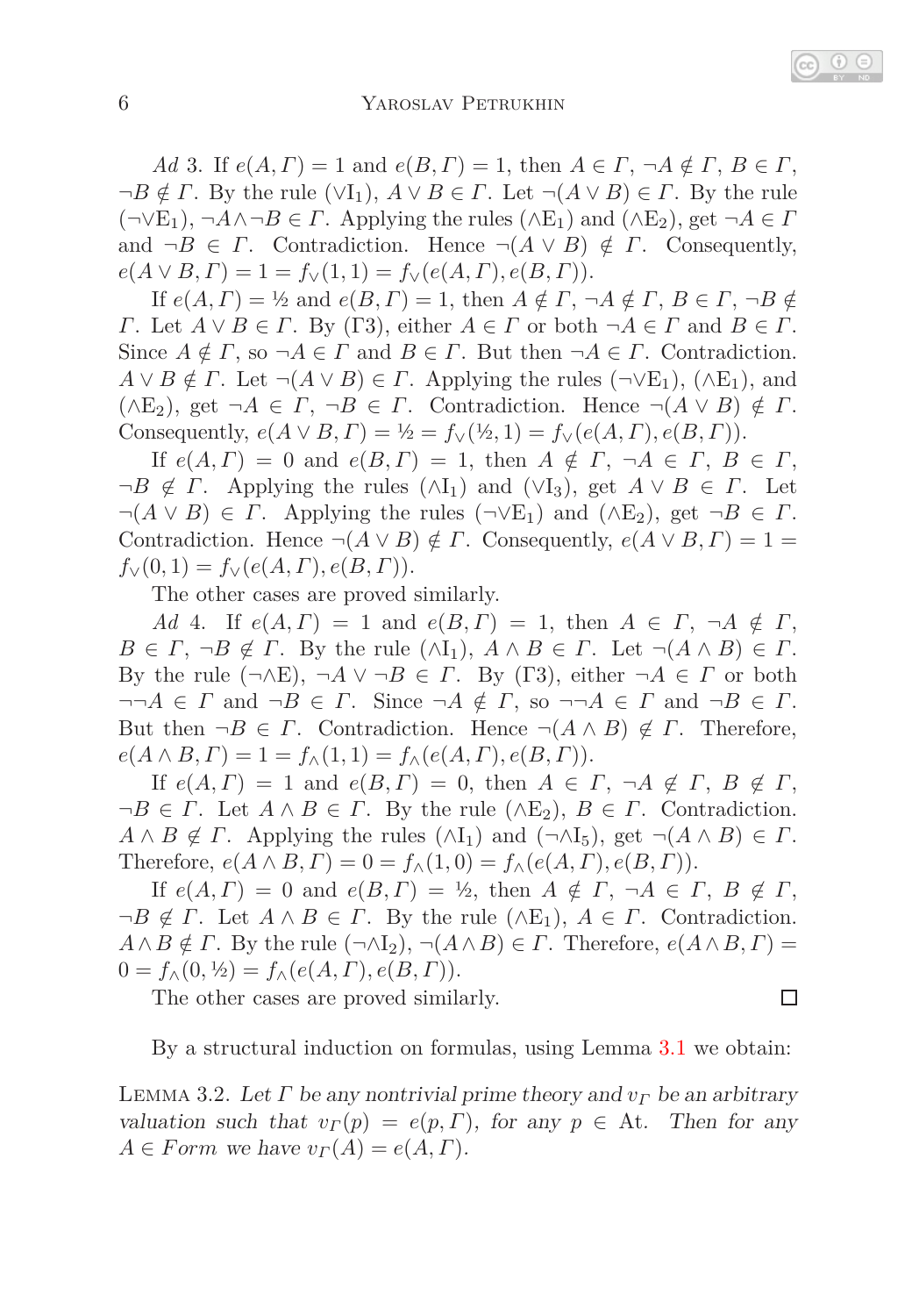LEMMA 3.3 (Lindenbaum). For all  $\Gamma \subseteq$  Form,  $A \in$  Form, if  $\Gamma \nvDash_{\mathbf{K}_{3}^{\rightarrow}} A$ , then there is  $\Gamma^* \subseteq \text{Form such that (1) } \Gamma \subseteq \Gamma^*$ , (2)  $\Gamma^* \nvDash_{\mathbf{K}_{3}^-} A$ , and (3)  $\Gamma^*$  is a nontrivial prime theory.

**PROOF.** Let  $B_1, B_2, \ldots$  be an enumeration of all formulas. Now define a sequence of sets of formulas  $\Gamma_1, \Gamma_2, \ldots$  Let  $\Gamma_1 = \Gamma$  and

$$
\Gamma_{n+1} = \begin{cases} \Gamma_n \cup \{B_{n+1}\} & \text{if } \Gamma_n \cup \{B_{n+1}\} \nvdash_{\mathbf{K}_3^{\to}} A, \\ \Gamma_{n+1} = \Gamma_n & \text{otherwise.} \end{cases}
$$

We put  $\Gamma^* := \bigcup_{n=1}^{\infty} \Gamma_n$ . Then:

(1) Follows from the definition of  $\Gamma^*$ .

(2) By a straightforward induction on *i*. Since  $\Gamma_1 = \Gamma$ , so  $\Gamma_1 \nvdash_{\mathbf{K}_3^{\to}} A$ . By the inductive assumption,  $\Gamma_i \nvDash_{\mathbf{K}_{3}^-} A$ . If  $\Gamma_{i+1} = \Gamma_i$ , then  $\Gamma_{i+1} \nvDash_{\mathbf{K}_{3}^-} A$ *A*. If  $\Gamma_{i+1} \neq \Gamma_i$ , then  $\Gamma_{i+1} = \Gamma_i \cup \{B_{i+1}\}\$ . Assume that  $\Gamma_i \cup \{B_{i+1}\}\vdash_{\mathbf{K}_3^{\to\bullet}}$ *A*. But then  $\Gamma_{i+1} = \Gamma_i$ , by the definition of the sequence of  $\Gamma_1, \Gamma_2, \ldots$ . Contradiction. Hence,  $\Gamma_i \cup \{B_{i+1}\} \nvDash_{\mathbf{K}_{3}^-} A$ . Thus, if  $\Gamma_{i+1} \neq \Gamma_i$ , then  $\Gamma_{i+1}$   $\nvDash_{\mathbf{K}_{3}^{\rightarrow}} A$ . Clearly, that if it holds for  $\Gamma_{i}$  that  $\Gamma_{i}$   $\nvdash_{\mathbf{K}_{3}^{\rightarrow}} A$ , then *Γ*<sup>\*</sup>  $\nvDash$ **K**<sub>3</sub><sup>•</sup> *A*.

(3) We show the condition  $(\Gamma 1)$ – $(\Gamma 3)$ .

(Γ1) Since  $\Gamma^* \nvDash_{\mathbf{K}_3^{\to}} A$ , so it is obvious that  $\Gamma^* \neq \text{Form}$ .

 $(\Gamma 2)$  " $\Rightarrow$ " Assume that  $\Gamma^* \vdash_{\mathbf{K}_{3}^{\to}} B$ . Then there is *i* such that  $B = B_i$ and for some  $\Gamma_i$  we have  $\Gamma_i \vdash_{\mathbf{K}_{\mathbf{3}}^{\rightarrow}} B_i$ . Assume that  $B_i \notin \Gamma_i$ . Hence  $\Gamma_{i-1} \cup \{B_i\} \vdash_{\mathbf{K}_{3}^{\to}} A$ . But then  $\Gamma^* \vdash_{\mathbf{K}_{3}^{\to}} A$ , because  $\Gamma_{i-1} \subseteq \Gamma^*$  and  $\Gamma^* \vdash_{\mathbf{K}_{3}^-} B$ . Nonetheless, it was proved in (2) that  $\Gamma^* \nvDash_{\mathbf{K}_{3}^-} A$ . In this case  $B_i \in \Gamma_i$ . Therefore, if  $\Gamma^* \vdash_{\mathbf{K}_{3}^-} B$  then  $B \in \Gamma^*$ .

" $\Leftarrow$ " Suppose  $B \in \Gamma$ ,  $\Gamma^* \nvDash_{\mathbf{K}_{3}^*} B$ . Then there is *i* such that  $B = B_i$ and for some  $\Gamma_{i-1}$  we have  $\Gamma_{i-1} \cup \{B_i\} \vdash_{\mathbf{K}_{\mathbf{S}}^{\to}} A$ . Since  $\Gamma_{i-1} \subseteq \Gamma^*$ , so  $\Gamma^* \cup \{B_i\} \vdash_{\mathbf{K}_{3}^-} A$ . From the latter and the fact that  $\Gamma^* \nvDash_{\mathbf{K}_{3}^-} A$ , obtain that  $B_i \notin \Gamma^*$ , that is  $B \notin \Gamma^*$ . Contradiction. Therefore,  $\Gamma^* \vdash_{\mathbf{K}_{\mathbf{3}}} B$ . Thus, if  $B \in \Gamma^*$  then  $\Gamma^* \vdash_{\mathbf{K}_{3}^{\rightarrow}} B$ .

(Γ3) To show ( $\star$ ): if  $B \vee C \in \Gamma^*$  then either  $B \in \Gamma^*$  or both  $\neg B \in \Gamma^*$ and  $C \in \Gamma^*$ , we first prove the following statements:

- (a) If  $B \vee C \in \Gamma^*$  then either  $B \in \Gamma^*$  or  $\neg B \wedge C \in \Gamma^*$ .
- (b) If  $B \in \Gamma^*$  or  $\neg B \wedge C \in \Gamma^*$ , then either  $B \in \Gamma^*$  or both  $\neg B \in \Gamma^*$ and  $C \in \Gamma^*$ .

Suppose  $B \vee C \in \Gamma^*$ , but  $B \notin \Gamma^*$  and  $\neg B \wedge C \notin \Gamma^*$ . Since  $B \vee C \in \Gamma^*$ , so  $\Gamma^* \vdash_{\mathbf{K}_{3}^{\rightarrow}} B \vee C$ ; cf. (Γ2)). On the other hand, for some *i* and *j* we have: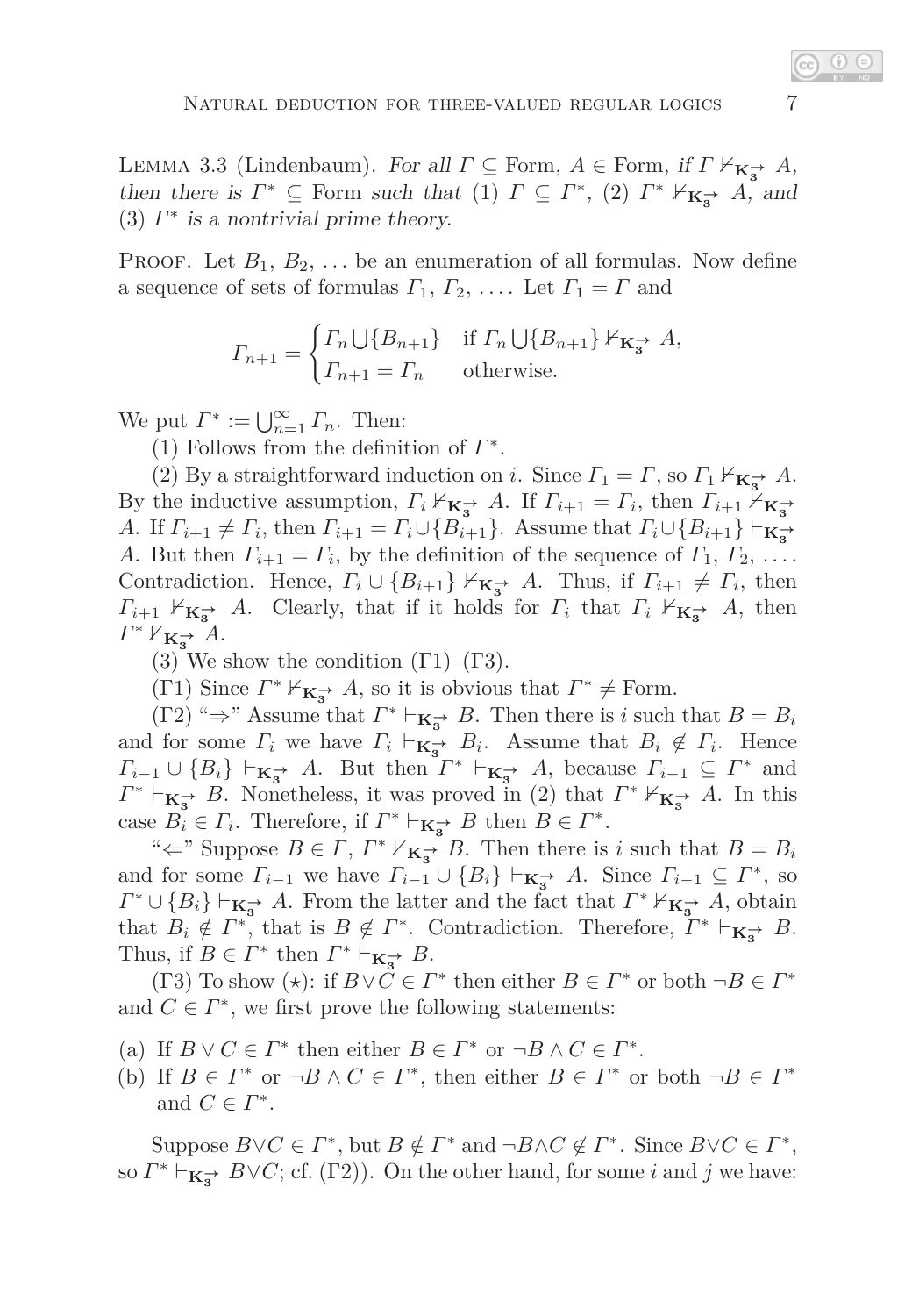#### 8 YAROSLAV PETRUKHIN

 $B = B_i$  and  $\neg B \land C = B_j$ ;  $\Gamma_{i-1} \cup \{B_i\} \vdash_{\mathbf{K}_{\mathbf{3}}^{\rightarrow}} A$ , and  $\Gamma_{j-1} \cup \{B_j\} \vdash_{\mathbf{K}_{\mathbf{3}}^{\rightarrow}} A$ . Moreover,  $\Gamma_{i-1} \subseteq \Gamma^*$  and  $\Gamma_{j-1} \subseteq \Gamma^*$ . Then  $\Gamma^* \cup \{B_i\} \vdash_{\mathbf{K}_{\mathbf{S}}^*} A$  and  $\Gamma^* \cup \{B_j\} \vdash_{\mathbf{K}_{\mathbf{3}}^{\to}} A$ . From the latter and the fact that  $\Gamma^* \vdash_{\mathbf{K}_{\mathbf{3}}^{\to}} B \vee C$ , by the rule ( $\check{V}E_2$ ), we obtain that  $\Gamma^*$   $\vdash_{\mathbf{K}_{3}^-} A$ , but according to (2),  $\Gamma^* \nvDash_{\mathbf{K}_{3}^-} A$ . Contradiction. So the statement (a) is proved.

Using the rules ( $\wedge$ E<sub>1</sub>) and ( $\wedge$ E<sub>2</sub>), it is simple to prove the statement (b). Moreover, using the transitivity and statements (a) and (b), we obtain (*⋆*).  $\Box$ 

<span id="page-7-0"></span>Theorem 3.2 (Completeness). For all *Γ* ⊆ Form and *A* ∈ Form:

if 
$$
\Gamma \models_{\mathbf{K}_3^{\rightarrow}} A
$$
 then  $\Gamma \vdash_{\mathbf{K}_3^{\rightarrow}} A$ .

Proof. Will be provided by contraposition. Let *Γ* 0**K→<sup>3</sup>** *A*. Then, by Lemma [3.3,](#page-5-0) there is  $\Gamma^* \subseteq \text{Form such that } \Gamma \subseteq \Gamma^*, \Gamma^* \nightharpoonup_{\mathbf{K}_{3}^{\to}} A$ , and  $\Gamma^*$ is a nontrivial prime theory. By Lemma [3.2,](#page-5-1) there is a valuation  $v_{\Gamma^*}$ such that:  $v_{\Gamma}$  \* (*B*) = 1, for any  $B \in \Gamma$ , and  $v_{\Gamma}$  \* (*A*)  $\neq$  1. But then  $\Gamma \not\models \mathbf{k}_{\mathbf{s}} \rightarrow A$ .  $\Box$ 

<span id="page-7-1"></span>In the light of theorems [3.1](#page-3-0) and [3.2](#page-7-0) we obtain:

Theorem 3.3 (Adequacy). For all *Γ* ⊆ Form and *A* ∈ Form:

$$
\Gamma \vdash_{\mathbf{K}_{3}^{\rightarrow}} A
$$
 iff  $\Gamma \models_{\mathbf{K}_{3}^{\rightarrow}} A$ .

# 4. Natural deduction systems for  $K_3^{\rightarrow}$ -related logics

For a natural deduction system of the logic  $K_3^{\rightarrow 2}$  we have the following set of rules:  $(EM)$ ,  $(\neg \neg L)$ ,  $(\neg \neg E)$ ,  $(\vee I_1)$ ,  $(\vee I_2)$ ,  $(\vee E_1)$ ,  $(\wedge I_1)$ ,  $(\wedge I_2)$ ,  $(\wedge E_1)$ ,  $(\wedge E_3), (\neg \vee I_1), (\neg \vee I_2), (\neg \vee E_1), (\neg \vee E_3), (\neg \wedge I_1), (\neg \wedge E).$ 

For a natural deduction system of the logic  $\mathbf{K}_3^{\leftarrow}$  we have the following set of rules: (EFQ),  $(\neg \neg I)$ ,  $(\neg \neg E)$ ,  $(\vee I_2)$ ,  $(\vee I_4)$ ,  $(\vee E_3)$ ,  $(\wedge I_1)$ ,  $(\wedge E_1)$ ,  $(\wedge E_2), (\neg \vee I_1), (\neg \vee E_1), (\neg \wedge I_3), (\neg \wedge I_4), (\neg \wedge E).$ 

For a natural deduction system of the logic  $K_3^{\leftarrow 2}$  we have the following set of rules: (EM),  $(\neg \neg I)$ ,  $(\neg \neg E)$ ,  $(\vee I_1)$ ,  $(\vee I_2)$ ,  $(\vee E_1)$ ,  $(\wedge I_1)$ ,  $(\wedge I_3)$ ,  $(\wedge E_2), (\wedge E_4), (\neg \vee I_1), (\neg \vee I_3), (\neg \vee E_1), (\neg \vee E_2), (\neg \wedge I_1), (\neg \wedge E).$ 

For a natural deduction system of the logic  $\mathbf{K}_3^{\mathbf{w}}$  we have the following set of rules: (EFQ),  $(\neg \neg I)$ ,  $(\neg \neg E)$ ,  $(\vee I_3)$ ,  $(\vee I_4)$ ,  $(\vee I_5)$ ,  $(\vee E_4)$ ,  $(\wedge I_1)$ ,  $(\wedge E_1), (\wedge E_2), (\neg \vee I_1), (\neg \vee E_1), (\neg \wedge I_1), (\neg \wedge E).$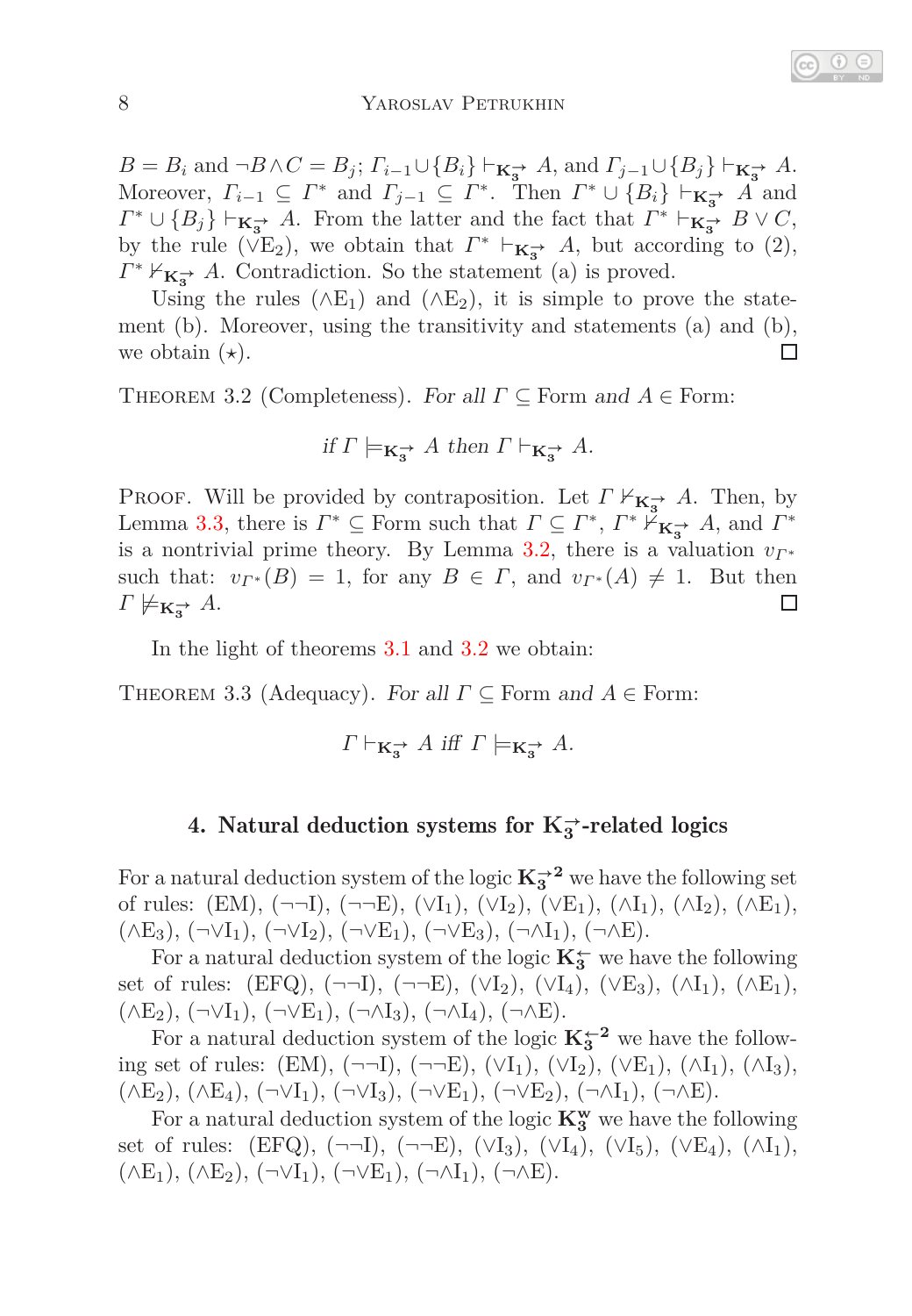For a natural deduction system of the logic  $K_3^{w2}$  we have the following set of rules:  $(EM), (\neg \neg I), (\neg \neg E), (\vee I_1), (\vee I_2), (\vee I_5), (\vee E_1), (\wedge I_1), (\wedge I_2),$  $(\wedge I_3), (\wedge E_3), (\wedge E_4), (\neg \vee I_1), (\neg \vee I_2), (\neg \vee I_3), (\neg \vee E_1), (\neg \wedge I_1), (\neg \wedge E).$ Similarly as Theorem [3.3](#page-7-1) we obtain:

THEOREM 4.1 (Adequacy). Let **L** be one of the following logics:  $\mathbf{K}_3^{\rightarrow 2}$ ,

 $\mathbf{K}_3^{\leftarrow}$ ,  $\mathbf{K}_3^{\mathbf{w}}$ ,  $\mathbf{K}_3^{\mathbf{w}}$ ,  $\mathbf{K}_3^{\mathbf{w}}$ . Then for all  $\Gamma \subseteq$  Form and  $A \in$  Form:

$$
\Gamma \vdash_{\mathbf{L}} A \text{ iff } \Gamma \models_{\mathbf{L}} A.
$$

### Concluding remarks

Thus, I have constructed natural deduction systems for weak and intermediate regular logics. Consequently, all three-valued regular logics (both with one and two designated values) are presented in the form of natural deduction systems. However, development of proof-search algorithms suitable for these systems is left untouched and, hopefully, will stimulate further research. One more subject for future investigations could be study of proof theory of four-valued regular logics.

Acknowledgments. I would like to thank an anonymous referee for helpful comments on the earlier version of this paper.

#### References

- <span id="page-8-3"></span>[1] Bochvar, D. A., "On a three-valued logical calculus and its application to the analysis of the paradoxes of the classical extended functional calculus", *History and Philosophy of Logic*, 2 (1981): 87–112. English translation of Bochvar's paper of 1938. DOI: [10.1080/01445348108837023](http://dx.doi.org/10.1080/01445348108837023)
- <span id="page-8-4"></span>[2] Fitting, M., "Kleene's three valued logics and their children", *Fundamenta Informaticae*, 20 (1992): 113–131.
- [3] Karpenko, A. S., *The Development of Many-Valued Logic* (in Russian), LKI, 2010.
- <span id="page-8-0"></span>[4] Kleene, S. C., "On a notation for ordinal numbers", *The Journal of Symbolic Logic*, 3 (1938): 150–155. DOI: [10.2307/2267778](http://dx.doi.org/10.2307/2267778)
- <span id="page-8-1"></span>[5] Kleene, S. C., *Introduction to Metamathematics*, Sixth Reprint, Wolters-Noordhoff Publishing and North-Holland Publishing Company, 1971.
- <span id="page-8-2"></span>[6] Komendantskaya, E. Y., "Functional expressibility of regular Kleene's logics" (in Russian), *Logical Investigations*, 15 (2009): 116–128.